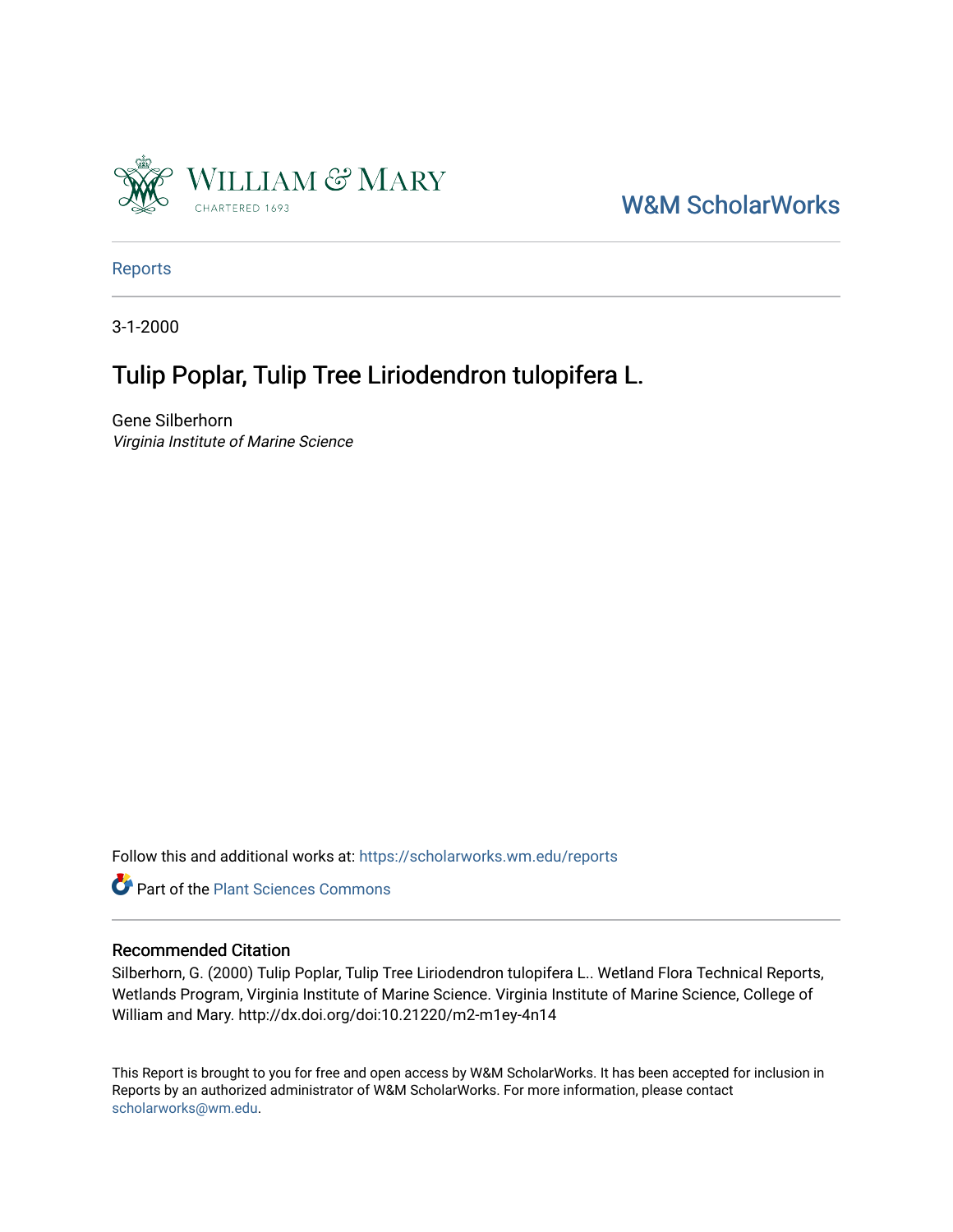# Wetlands<br>Refer Technical Report - Presidents A *Wetland Flora*

*No. 00-3 / March 2000 Gene Silberhorn*

# Tulip Poplar Tulip Tree *Liriodendron tulipifera* **L.**

#### Growth Habit and Diagnostic Characteristics ––––––––

Tulip poplar is a tall, up to 100 feet, deciduous tree with alternate, lobed leaves with large, solitary, tuliplike flowers. This relatively fast growing tree typically has tall straight trunks with very few lower branches. Leaves and flowers are very distinctive. The leaves are predominately four lobed (rarely six lobed), dark green on the upper side and pale green underneath. The flowers are characteristically magnolia-like, which is not surprising because the tree belongs to the magnolia family (Magnoliaceae). Unlike most native magnolias (*Magnolia),* known for their white or cream colored flowers, *Liriodendron* petals are yellow/green with curious orange blotches. The common name, tulip poplar, reflects the large cup-like, "tulip shape" of the bloom. The individual fruits consist of narrow, flattened appendage (samara) with two tiny seeds embedded in the base. The samaras are tightly aggregated forming a light brown, spindle-like cone that often persists at the end of branches until early spring.

#### Distribution ––

Tulip poplar ranges from southern New England in the north, the Mississippi River Watershed to the west and northern Florida in the south.

#### Habitat –––––––––––––––––––––––––––––––––––––––––––

*Liriodendron tulipifera* is most commonly found in upland forests, often growing in stands on slopes with incredibly straight trunks. In contrast, a secondary habitat, is coastal hardwood mineral flats of the southern Mid-Atlantic and Southeastern States. Seldom a major canopy component in non-riverine forested wetlands, nevertheless these large trees are not unusually encountered. Tulip poplar, as a matter of fact, is a common tree along the natural levee of Lake Drummond in the middle of the Great Dismal Swamp, Virginia.

#### Ecological Value/Benefits ––––––––––––––––––––––––––

The cone-like fruits that remain on the tree throughout much of the winter season are a food source for cardinals and finches when seeds of other woody species have long disappeared.

#### Wetland Indicator Status ---

According to the *Draft Revision of the National List of Plant Species that Occur in Wetlands, 1997, Liriodendron tulipifera* is classified as a **facultative upland plant (FACU)** for much of the northern sector of its distribution, but as a **facultative wetland plant (FACW)** in the southeastern coastal plain.